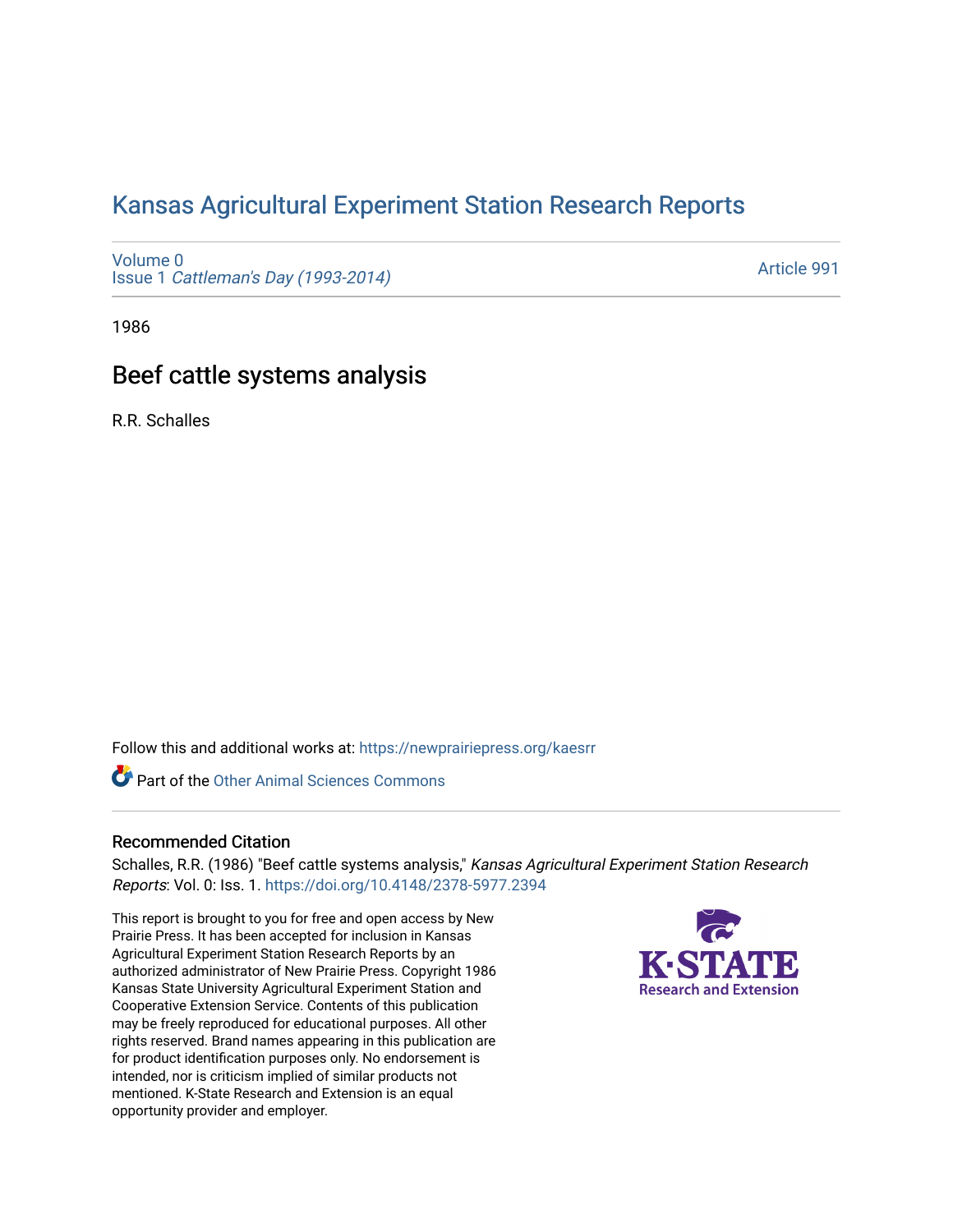## Beef cattle systems analysis

## Abstract

For cattle producers to stay in business, they must apply the business management techniques used by sophisticated non-agricultural enterprises. Among these techniques is systems analysis, in which formulas representing interrelationships between various inputs are built into a computer program. The program simulates expected results, based on available information.

## Keywords

Cattlemen's Day, 1986; Kansas Agricultural Experiment Station contribution; no. 86-320-S; Report of progress (Kansas State University. Agricultural Experiment Station and Cooperative Extension Service); 494; Beef; Management techniques; Cattle

## Creative Commons License



This work is licensed under a [Creative Commons Attribution 4.0 License](https://creativecommons.org/licenses/by/4.0/).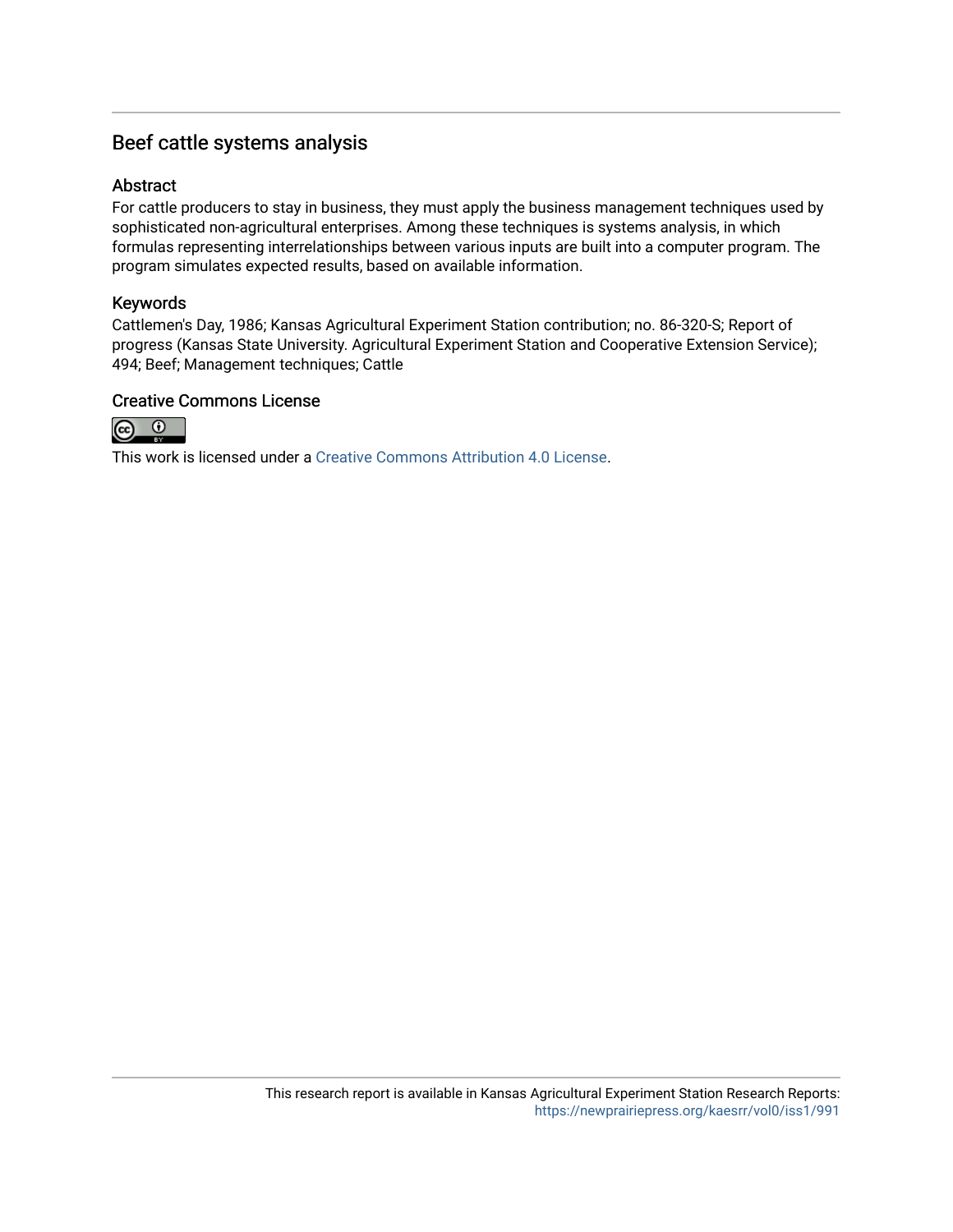

#### Summary

For cattle producers to stay in business, they must apply the business management techniques used by sophisticated non-agricultural enterprises. Among representing which formulas systems in analysis, these techniques is interrelationships between various inputs are built into a computer program. The program simulates expected results, based on available information.

## Introduction

During the last few years, it has been difficult to make a profit from beef cattle operations. This trend may continue. To stay in business, producers must use all management techniques at their disposal, such as systems analysis. But systems analysis for beef cattle is difficult because of the complex interactions among the biological and economic characteristics of the business. The simulation program is a library of research intregrated into a complete production system. The linear programming model simultaneously considers all the characteristics of the operation to find optimum combinations to produce maximum profit or minimum cost solution. Presented here are examples generated from a successful computer model of cow herds developed and verified at Colorado State University.

### Procedures

A complete record of all biological and economic inputs and outputs under the current system is the first step in these analyses. The biological inputs include the genetic capabilities of the cattle (estimated breeding values and breed means), production capabilities (harvested and grazed forage) of the land resource, feed value of harvested feedstuffs and human inputs. Fixed economic inputs include costs of land, labor, management, taxes, and general farm overhead. Variable costs include feed, breeding fees, veterinary and medicine cost, transportation, marketing, interest on variable items, seasonal labor, yardage, etc. Ownership cost may also be involved.

With the use of the simulation program, biological inputs can be varied to generate new estimates of biological outputs. Thus, a variety of strategies can be examined as a means of maximizing profits.

<sup>&</sup>lt;sup>1</sup>The author recently completed a 6-month sabbatical leave at Colorado State University, where he studied computer modeling and systems analysis.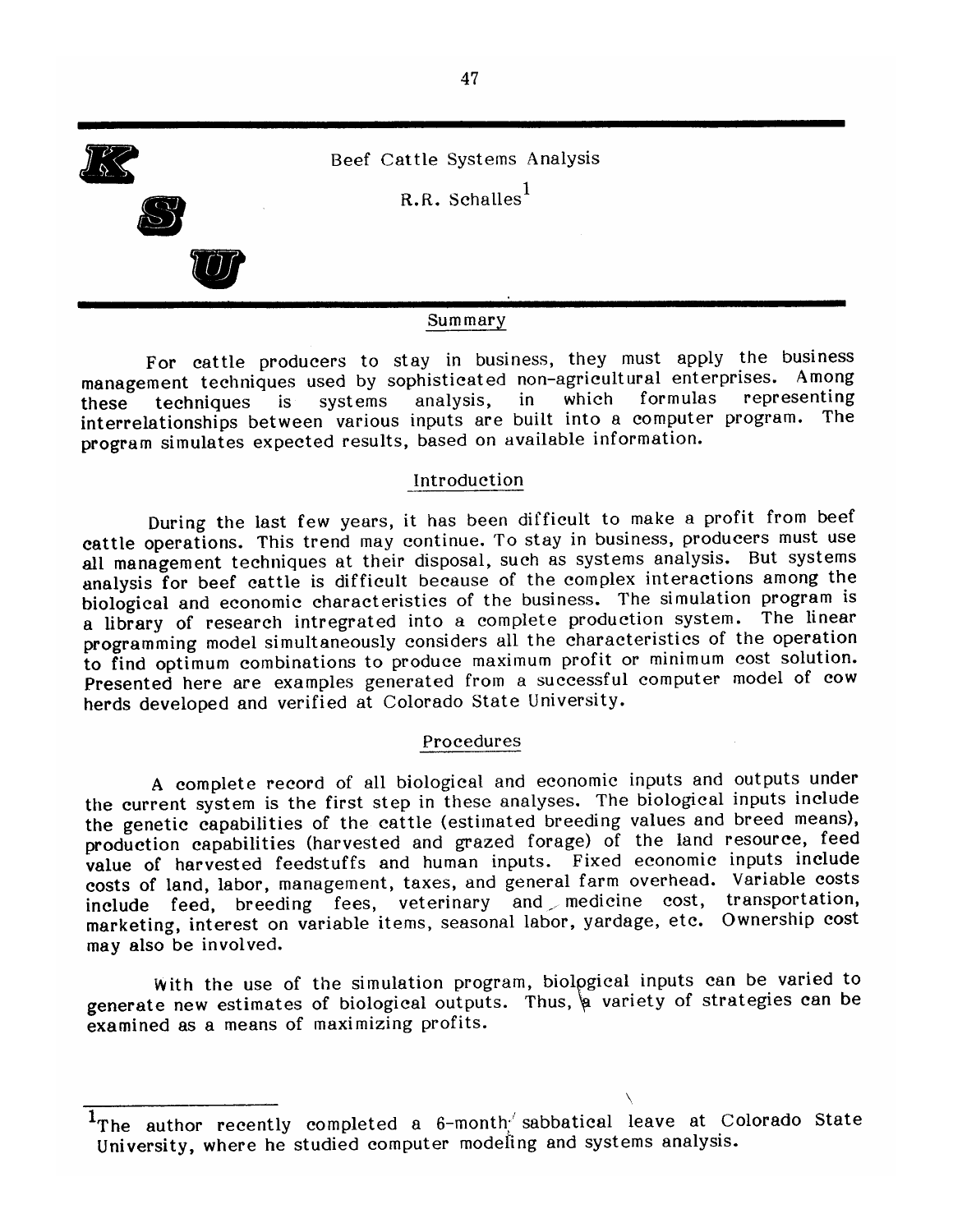### Example 1

This example shows a simulation of the economic potential of starting to breed heifers a month before cows. All other inputs were held constant. Cows were bred during June and July. Results are shown in Table 15.1.

According to the assumption, dystocia and calf death would be slightly higher. However, over-all conception rate would be considerably greater, lowering the need for replacement heifers. That made more high-value heifer calves and fewer low-value cull cows available for sale, resulting in a net return of about  $$900.$ 

|                                |                             | Heifer Breeding Season         |
|--------------------------------|-----------------------------|--------------------------------|
| Traits                         | May-July                    | June-July                      |
| Dystocia 2 year olds           | 25.9%                       | 24.5%                          |
| Newborn death - 2 year olds    | 7.6%                        | 6.1%                           |
| % of herd 2 years old          | 20.5%                       | 22.3%                          |
| % of 2 yr. olds pregnant       | 84.7%                       | 77.8%                          |
| Cow herd size (11,660A Ranch)  | 247 head                    | 244 head                       |
| Replacement heifers            | 59 head                     | 66 head                        |
| Total calves weaned            | 228 head                    | $226$ head                     |
| Steer calves sold @ 60¢        | $(114 \text{ head})$ 624 lb | 612 lb<br>$(113 \text{ head})$ |
| Heifer calves sold @ 52¢       | $(54$ head) $563$ lb        | 553 lb<br>$(47 \text{ head})$  |
| Long ylg. heifers sold $@$ 40¢ | (8 head) 1019 lb            | (10 head) 1010 lb              |
| Cull cows sold @ 34¢           | $(46 \text{ head})$ 1049 lb | (50 head) 1148 lb              |
| Income from sales              | \$79,721.80                 | \$78,564.92                    |
| Expenses                       | \$74,899.00                 | \$74,638.34                    |
| Return for labor, mangement    |                             |                                |
| and investment                 | \$4,822.80                  | \$3,926.58                     |
| Difference                     |                             | \$896.22                       |
|                                |                             |                                |

 $\mathcal J$ 

ŧ.

Comparison of Starting to Breed Heifers a Month before Cows vs the Table 15.1. Same Breeding Season as Cows

 $1$ Cows were bred in June-July.